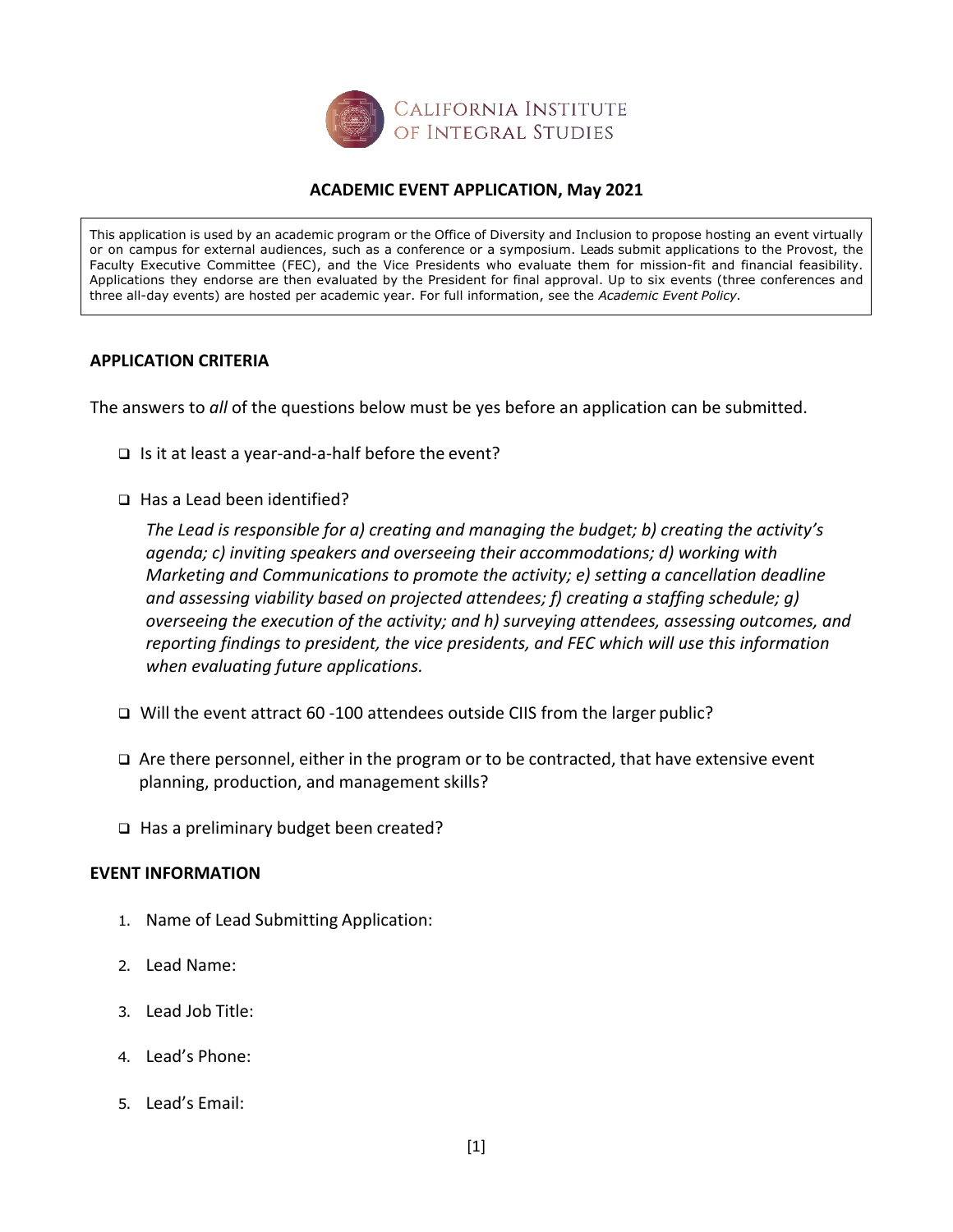- 6. Date of Submission:
- 7. Program/Office Hosting Event:
- 8. Event Title (or Working Title):
- 9. Proposed Date(s) or Date Span(s):
- 10. General description of the event:
- 11. Who is the target market?
- *12.* How many attendees are projected?
- *13.* The event is to be marketed *(circle all that apply)* locally regionally nationally internationally
- 14. What need or problem does the event address? Please cite and/or provide relevant sourcesand research, as appropriate.
- 15. How does the event fit the mission of CIIS?
- 16. What is the benefit to the community at large? To CIIS?
- 17. What is the goal of the event?
- 18. What activities within the event support the goal?
- 19. What are the expected outcomes? What defines whether the event is successful? Describe the methods to evaluate this, and the use of the evaluation's results.
- 20. Are outside collaborators or partners co-producing the event? What is the status of any signed contracts or MOU's?
- 21. Who specifically is presenting and producing the event (e.g., which CIIS faculty, staff, and student workers, and external speakers, artists, activists, scholars, practitioners)?
- 22. How many workload units do faculty receive?
- 23. How many hours are staff and/or administrative adjuncts required to put into the event?
- 24. How many hours are student workers expected to put into the event?
- 25. If on campus, how many rooms, and at what capacities, are needed? Is Namaste Hall needed? If virtual, how many webinars, and with what capacities, are needed?